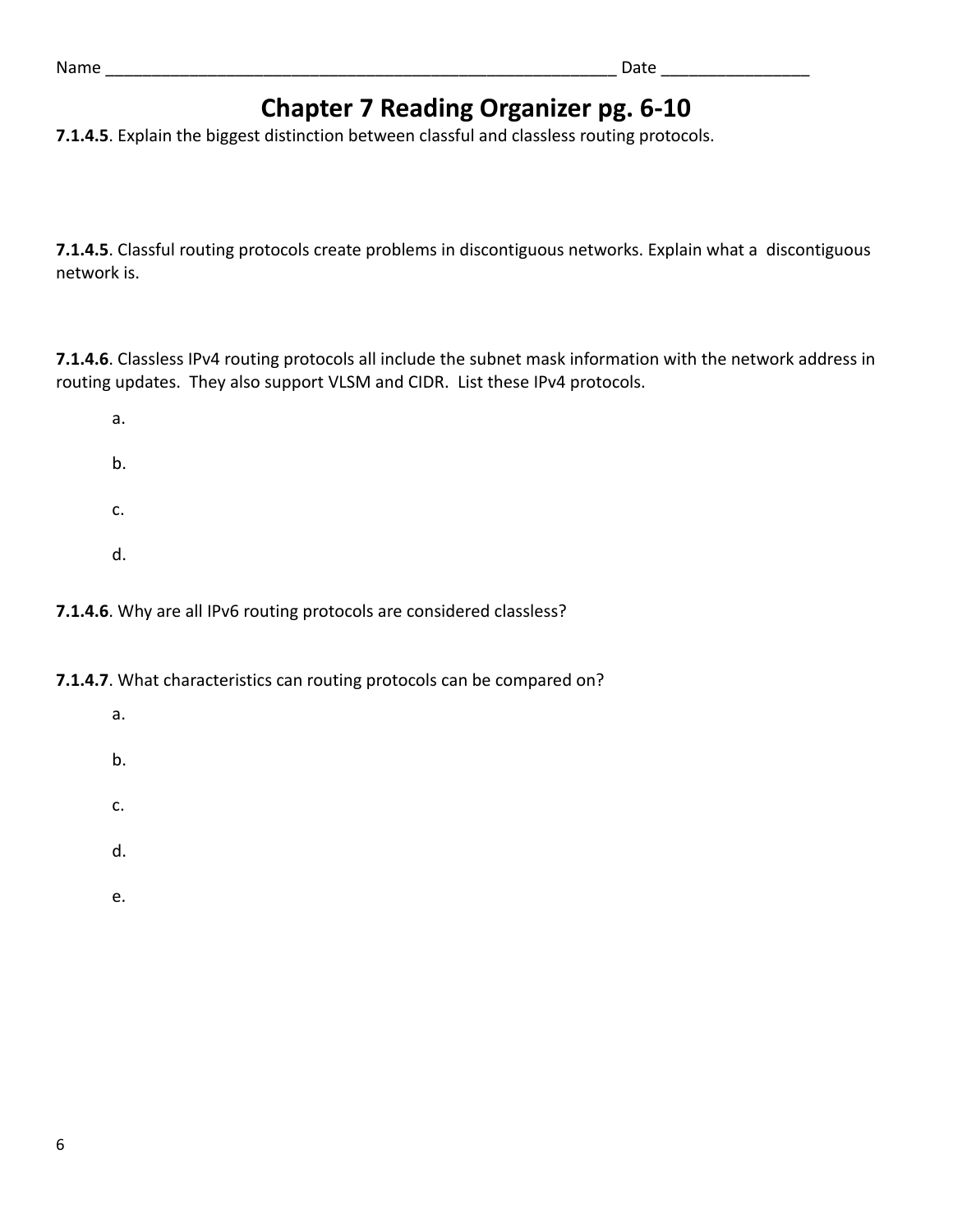**7.1.4.7**. Based on the curriculum fill in the blanks comparing the routing protocols.

|                                      | <b>Distance Vector</b> |                   |             |              | <b>Link State</b> |         |
|--------------------------------------|------------------------|-------------------|-------------|--------------|-------------------|---------|
|                                      | RIP <sub>v1</sub>      | RIP <sub>v2</sub> | <b>IGRP</b> | <b>EIGRP</b> | <b>OSPF</b>       | $IS-IS$ |
| Speed<br>Convergence                 |                        |                   |             |              |                   |         |
| Scalability -<br>Size of<br>Network  |                        |                   |             |              |                   |         |
| Use of VLSM                          |                        |                   |             |              |                   |         |
| Resource<br>Usage                    |                        |                   |             |              |                   |         |
| Implementation<br>and<br>Maintenance |                        |                   |             |              |                   |         |

**7.1.4.8**. What is the purpose of a routing metric?

### **7.2 Distance Vector Dynamic Routing**

**7.2.1.1**. How often does RIP send out routing updates?

**7.2.1.3**. Identify the routing protocol description that best matches the distance vector routing protocol description.

| <b>Term</b> | distance vector Routing Protocol Description                                               |  |  |
|-------------|--------------------------------------------------------------------------------------------|--|--|
|             | A timing process where updates are sent to neighboring routers at regular<br>intervals.    |  |  |
|             | A process where neighbor routers receive network updates at a specific<br>network address. |  |  |
|             | Process which calculates the best paths to networks.                                       |  |  |
|             | EIGRP and IGRP use this algorithm process as developed by Cisco.                           |  |  |
|             | RIP uses this algorithm process.                                                           |  |  |
|             | Describes routers which share a link and the same routing protocol.                        |  |  |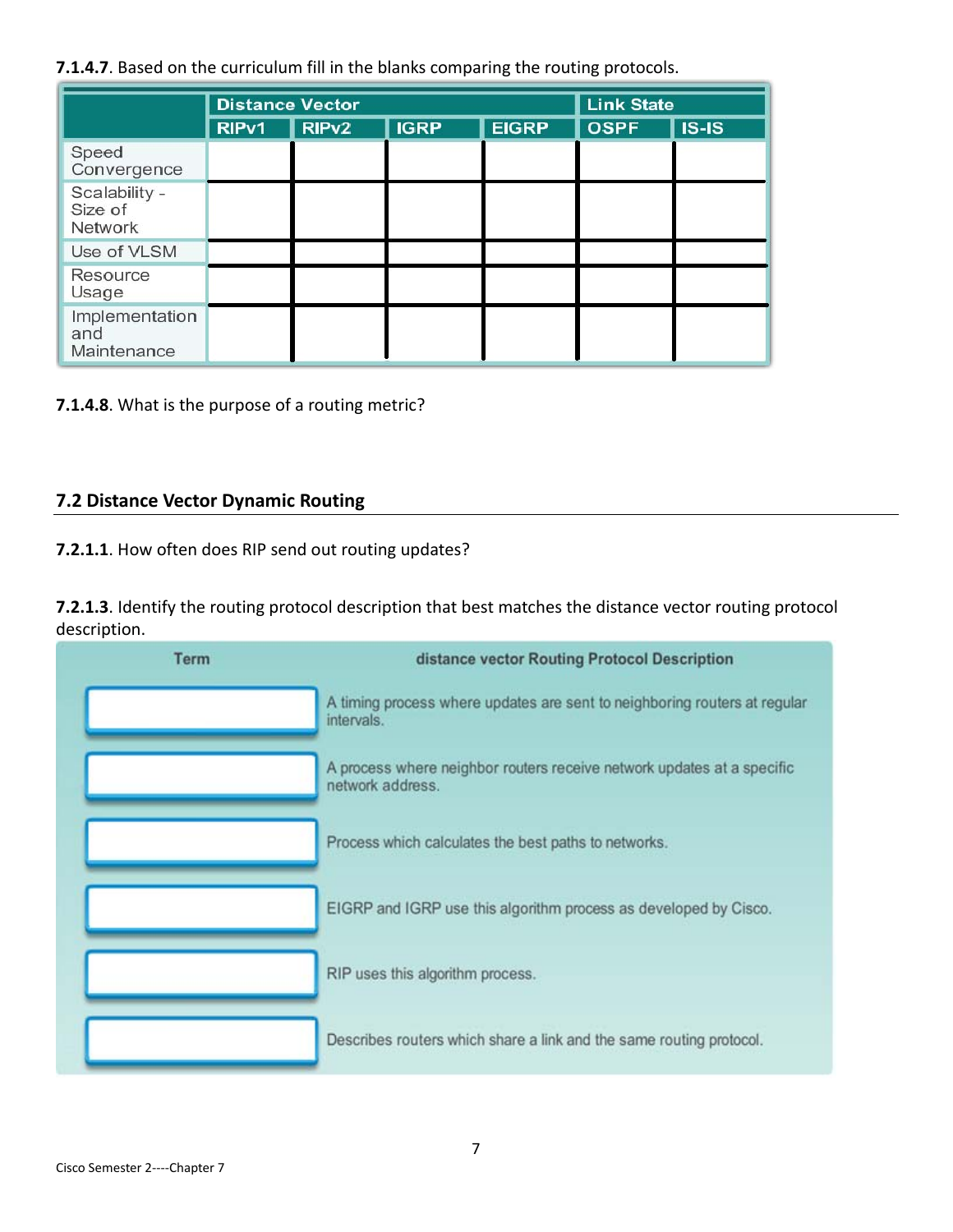#### **7.2.2.1**. What are the key characteristics of RIPv1?

| a. |  |  |  |
|----|--|--|--|
|    |  |  |  |
| b. |  |  |  |
|    |  |  |  |
|    |  |  |  |
| c. |  |  |  |

**7.2.2.1**. List and explain the improvements introduced in RIPv2.

|    | a. <u>________________________</u> |  |
|----|------------------------------------|--|
|    |                                    |  |
|    |                                    |  |
|    |                                    |  |
|    |                                    |  |
|    | b.                                 |  |
|    |                                    |  |
|    |                                    |  |
|    |                                    |  |
|    | $c.$ $\overline{\phantom{a}}$      |  |
|    |                                    |  |
|    |                                    |  |
|    |                                    |  |
| d. |                                    |  |
|    |                                    |  |

**7.2.2.1**. In 1997, the IPv6 enabled version of RIP was released. RIPng is based on RIPv2. What is Its hop count and administrative distance?

a. Hop Count \_\_\_\_\_\_\_\_\_\_\_\_\_\_\_

b. Administrative distance \_\_\_\_\_\_\_\_\_\_\_\_\_\_\_\_\_

**7.2.2.2**. List the design characteristics the Interior Gateway Routing Protocol (IGRP) was developed with.

a.

b.

**7.2.2.2**. How often are IGRP routing updates broadcast by default?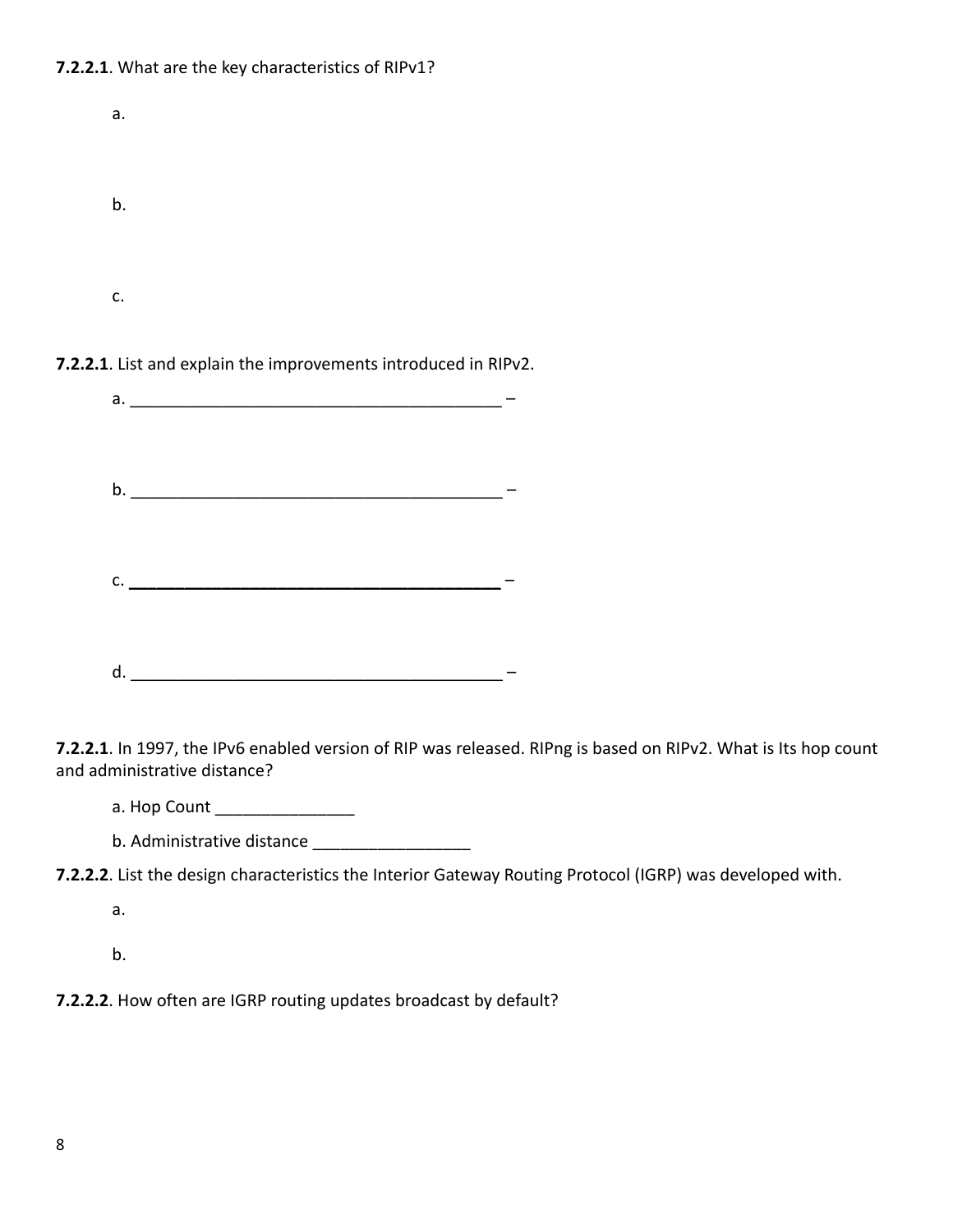**7.2.2.2**. List the differences introduced in EIGRP.

a. b. c. d. e.

**7.3 RIP and RIPng Routing**

**7.3.1.1**. What command is used to set up RIP on a router?

**7.3.1.2**. What command is used to enable RIP routing for the 192.168.1.0 network?

**7.3.1.3**. What does the *show ip protocols* command display?

**7.3.1.3**. What does the *show ip route* command display?

**7.3.1.4**. If a router is running RIPv1 and it receives a RIPv2 message, how does it interpret the RIPv2 message?

**7.3.1.4**. What command is required after the *router rip* command is issued to force a router to run RIPv2?

**7.3.1.5**. What happens on a router running RIPv2 if automatic summarization is disabled?

**7.3.1.6**. Sending out unneeded updates on a LAN impacts the network in what ways?

- a.
- b.
- c.

**7.3.1.6**. What router configuration command can be used to prevent the transmission of routing updates through a router interface, but still allow that network to be advertised to other routers?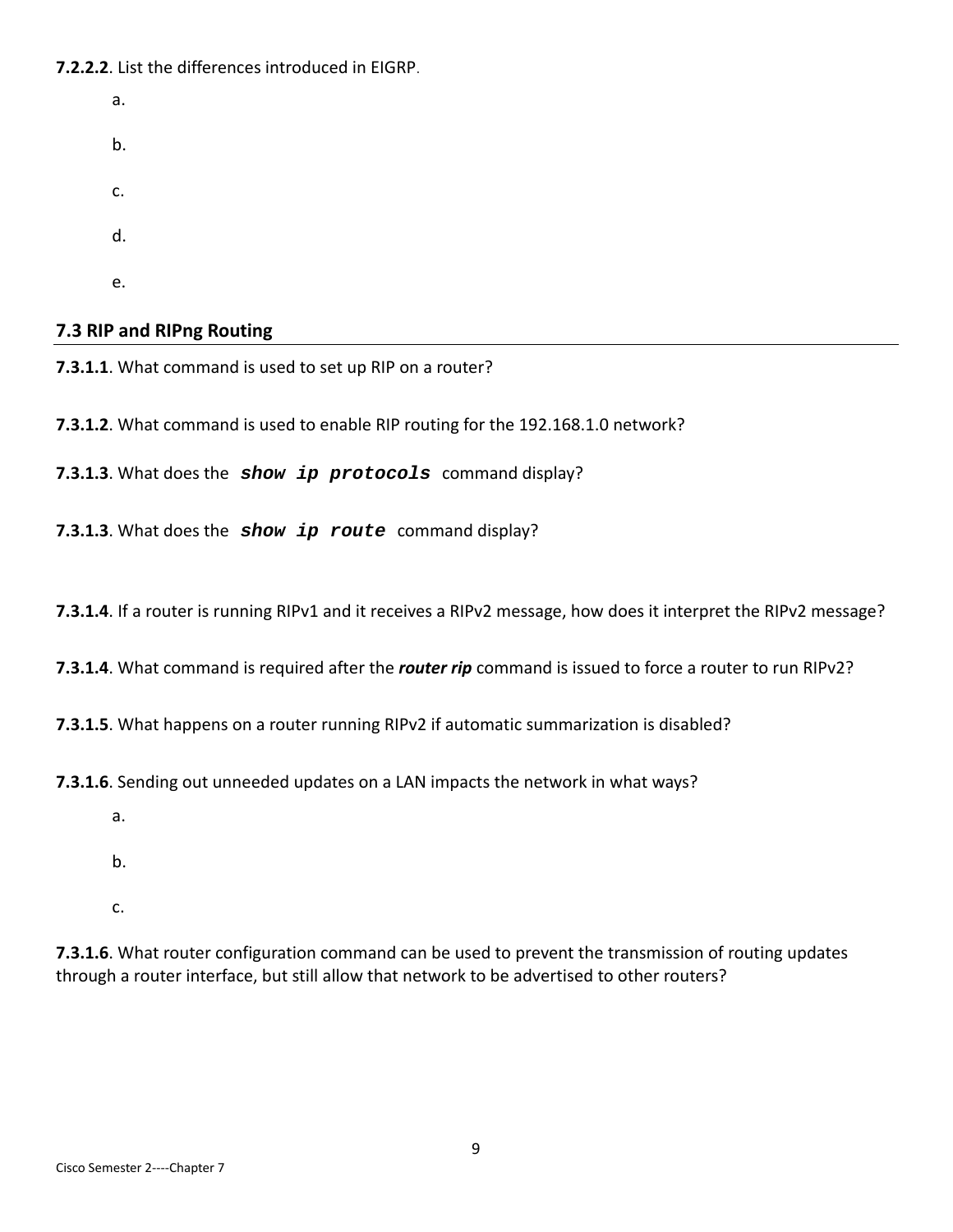## **7.3.1.6**. Which routing protocols support the passive-interface command?

**7.3.2.1**. To enable an IPv6 router to forward IPv6 packets, what command must be configured?

**7.3.2.1**. Unlike RIPv2, RIPng is enabled on an *n* and not in router configuration mode.

**7.3.2.2**. The *show ipv6 protocols* command does not provide the same amount of information as its IPv4 counterpart. What does it confirm?

a.

b.

**7.3.2.2**. What does the *show ipv6 route* command display?

#### **7.4 Link‐State Dynamic Routing**

**7.4.1.1**. Link‐state routing protocols are also known as \_\_\_\_\_\_\_\_\_\_\_\_\_\_\_\_\_\_\_\_\_\_\_\_\_\_\_\_\_\_\_ protocols.

**7.4.1.1**. What are the two IPv4 link‐state routing protocols?

- a.
- b.

62. The shortest path between two routers is not necessarily the path with the least number of hops. What does this mean?

**7.4.2.1**. All routers in a topology will complete the same generic link‐state routing process to reach a state of convergence. Explain each step.

1.

- 2.
- 3.
- 4.
- 5.